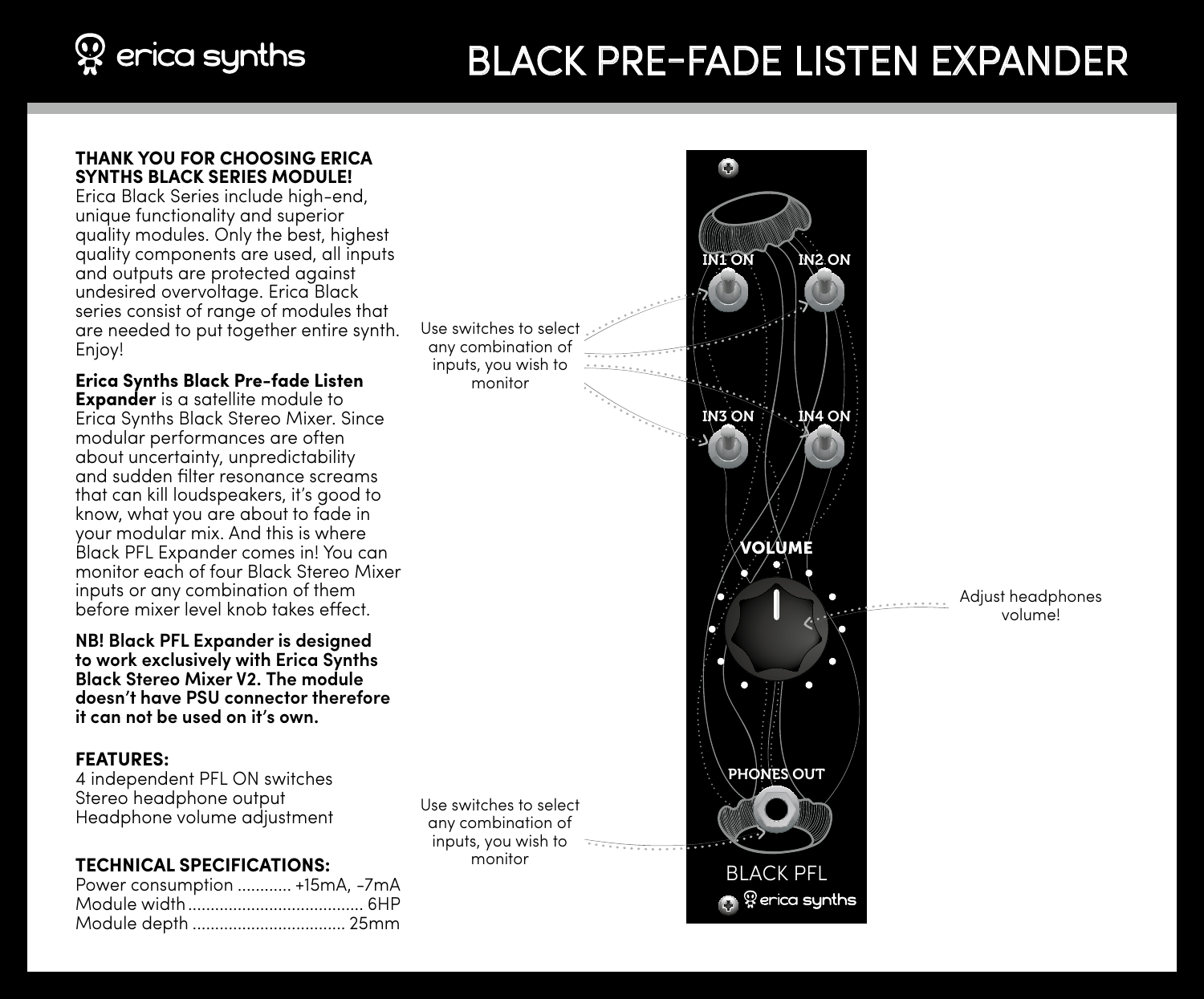# $\mathcal{D}$  erica synths

# BLACK PRE-FADE LISTEN EXPANDER

## SAFETY INSTRUCTIONS

Refer to the picture below to connect Black PFL Expander to the Stereo Mixer. Note that the module doesn't need PSU connector; it's powered through the expander cable.



Please follow the instructions for use of this Erica Synths module below, 'cause only this will guarantee proper operation of the module and ensure warranty from Erica Synths.

Water is lethal for most of the electric devices, unless they are made waterproof. Erica Synths module is NOT intended for use in a humid or wet environment. No liquids or other conducting substances must get into the module. Should this happen, the module should be disconnected from mains power immediately, dried, examined and cleaned by a qualified technician.

Do not expose the module to temperatures above +50° C or below -20° C. Transport the instrument with modules installed carefully, never let it drop or fall over. Warranty does not apply to modules with visual damages. The module has to be shipped in the original packaging only. Any module shipped to us for return, exchange and/or warranty repair has to be in its original packaging. All other deliveries will be rejected and returned to you. Make sure you keep the original packaging and technical documentation.

You will find Erica Synths terms of warranty at http://ericasynths.lv/en/terms/

Items for return, exchange and/or warranty repair have to be sent to: Erica Synths, Andrejostas Str.12, Riga, Latvia, LV-1045

This device complies to the EU guidelines and is manufactured RoHS conforming without use of led, mercury, cadmium and chrome.

### DISPOSAL

Nevertheless, this device is special waste and disposal in household waste is not recommended.

Designed and made in Latvia. User manual by Girts Ozolins@Erica Synths. Design by Baiba Stelle. Copying, distribution or any commercial use in any way is prohibited and needs the written permission by Erica Synths. Specifications are subject to change without notice. In case of any questions feel free to contact us via e-mail **info@ericasynths.ly** 

Check out other Erica Synths modules & devices at www.ericasynths.lv